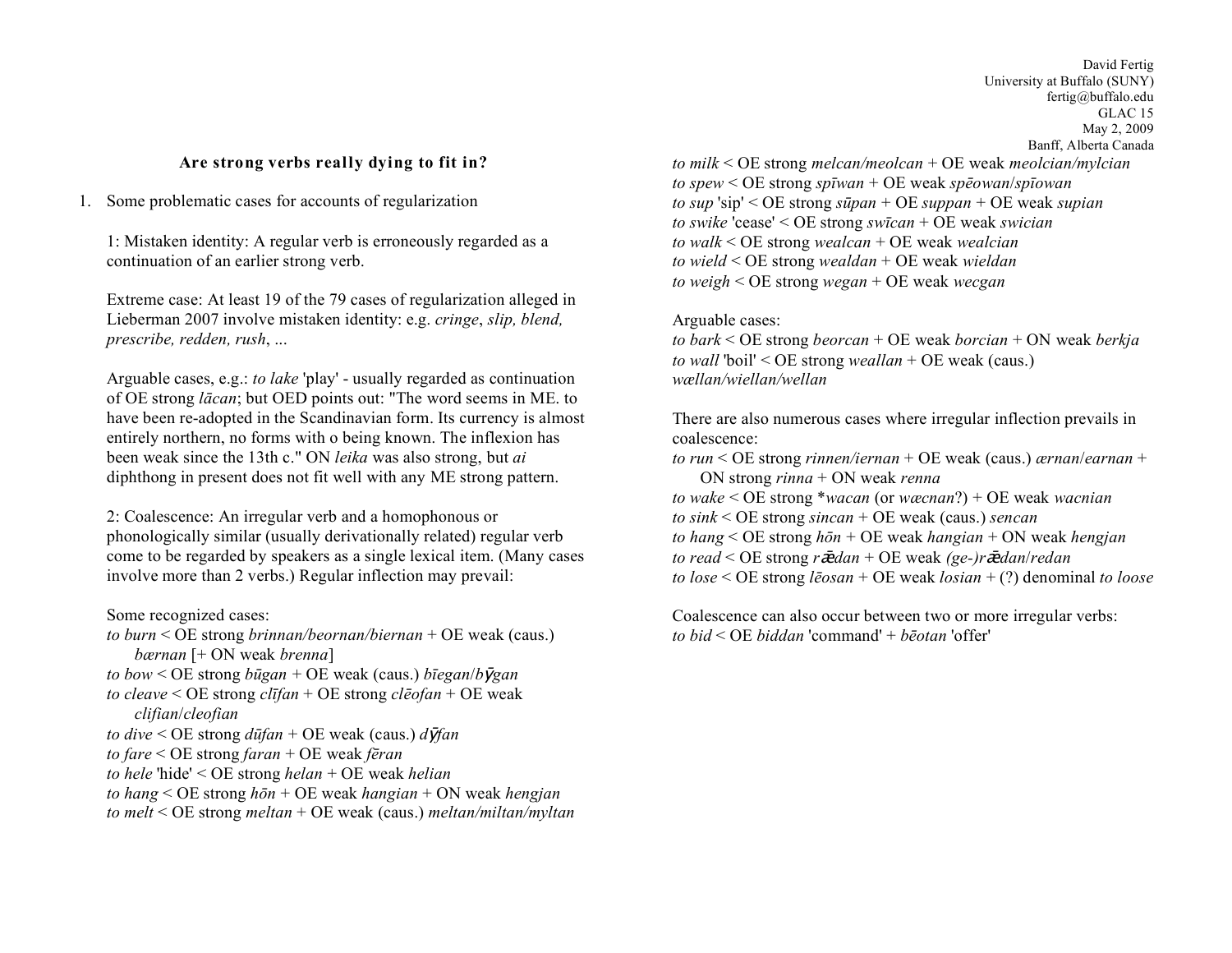Case 3: Double conversion: A new regular verb is coined through zero-derivation from a noun which is itself zero-derived from an irregular verb (Pinker et al.'s "regularization through derivation": e.g. "The batter flied/\*flew out to center field."). The denominal verb may show considerable semantic overlap with the original verb from the beginning. Eventually, the denominal may completely take over:

*to yelp*: OE gielpan 'boast' -OE meaning last attested 1425; all attested strong forms are associated with this meaning; deverbal noun *yelp* last attested meaning 'boast' in 1400; new meaning "A cry characteristic of dogs and some other animals, resembling a bark but distinguished from it by being sharp and shrill." (OED) 1st attested 1500; corresponding meaning of verb 1st attested 1553.

Case 3b: Derivational reanalysis (may sometimes be difficult or impossible to distinguish from double conversion in practice): Speakers/learners reanalyze the direction of derivation between a basic verb and a deverbal noun, so that the take the verb to be denominal and thus assume that it is regular:

*to braid* < OE strong *bregdan* reanalyzed as denominal < braid (n.) ? *to shape* < OE scieppan/scyppan reanalyzed as denominal < shape (n.) [OED: "The verb has been influenced in sense-development by SHAPE n.1, of which it is apprehended as a derivative."]

Combined factors: Some alleged regularizations probably involve combinations of two or more of the above factors: Mistaken identity + double conversion (?): *to ban* < OE strong *bannan* 'summon' AND/OR < ON weak *banna* 'prohibit, curse' AND/OR denominal < OE deverbal *(ge-)ban*/ON *bann* 'edict, prohibition, curse'

2. Fates of 293 OE strong verbs:

**70** are unattested after OE

- **32** disappeared from the language sometime between the 13th and the 18th c. with no sign of regularization
- **65** are still (more or less) entirely strong today
- **5** show various degrees of strong-weak variation in both the past and participle (*swell, shear, heave, tread, crow*)
- **8** are regularized in the past but still have strong participles (no vowel change + -en) that are still regarded as current alongside the regularized ones (*sow, hew, gnaw, lade, shave, wax* 'grow', *grave, mow*)
- **6** have become irregular weak verbs w/ $-t$ /-d suffix + vowel change (*creep, flee, sleep, sweep, weep, leap*)
- **1** has irregular *-t* suffix with no vowel change (*burn*)
- **3** are *-t/d*-final stems with vowel shortening in the past and participle (*shoot, read, slide*)
- **5** are t/d-final stems with no change in the past or participle (*shit, bid, burst, let, shed*)
- **23** (at least) have coalesced with an originally weak verb, with a regular verb as outcome (*ban, bark, teld* 'cover', *bow, cleave* 'adhere', *cleave* 'separate', *dive, fare, frainen* (MED) 'ask', *gripe* 'grasp', *hele 'hide', melt, milk, shrāpen* (MED) 'scrape', *spew, sup* 'sip', *sweve* '(put to) sleep', *swike* 'cease', *walk, wield, wall* 'boil', *weigh*, *wharve* 'turn, go')
- **1** verb for which it is unclear to me from the available evidence exactly what has happened to them in terms of regularization (*swink* 'toil')
- That leaves **74** verbs which have undergone (more or less) complete regularization since OE, of which **57** are still in the language today and **17** were lost after regularization.
- 3. Chronology of regularization of English strong verbs: (These numbers include surviving verbs that are completely or largely regularized today and lost verbs that were completely or largely regularized before they fell out of use):
	- **7** verbs already had weak forms in OE; 2 of these (*mourn*, *dwine* 'dwindle') may have been fully regularized by the end of OE; in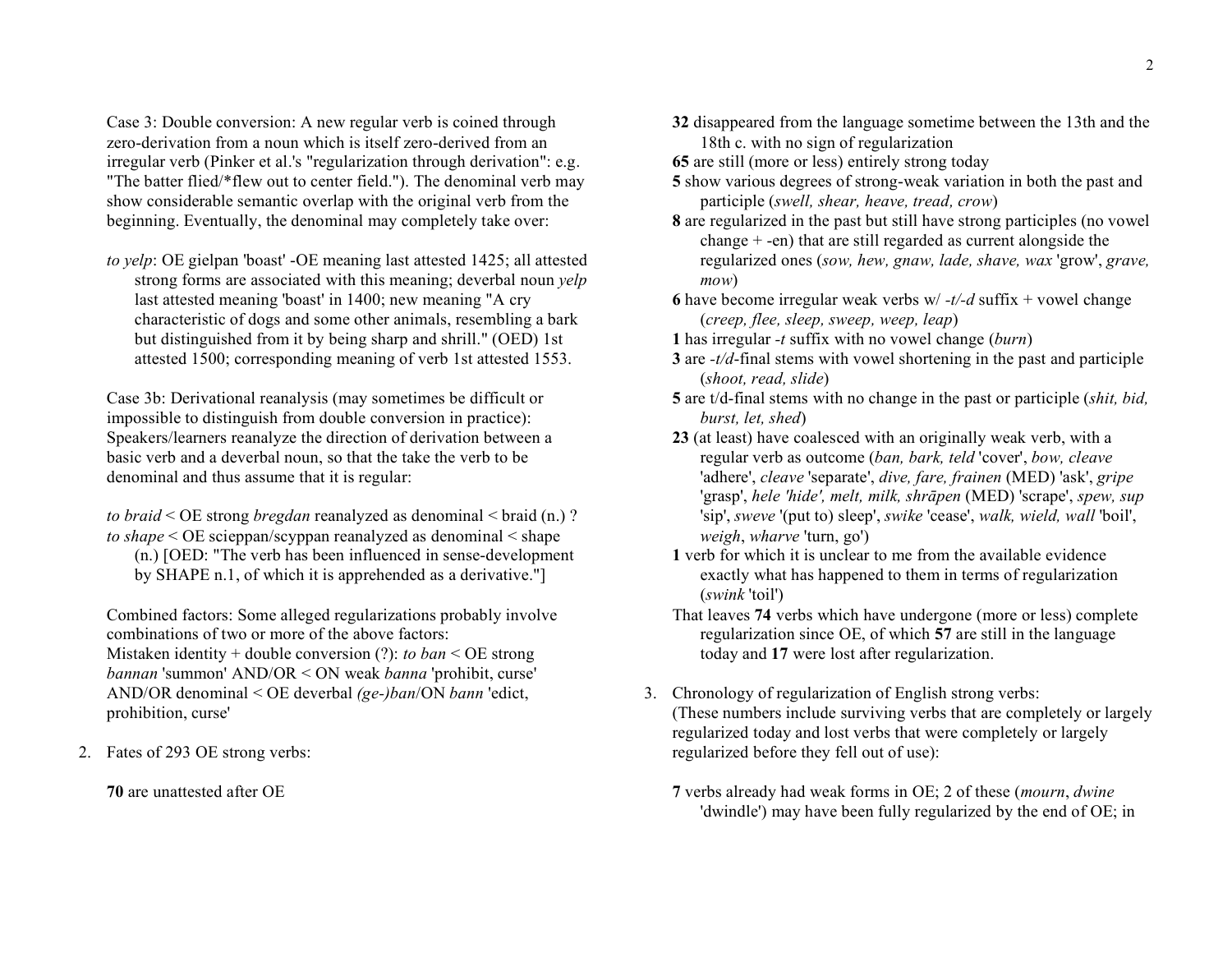the other cases (*swelt* 'die' *sty* 'ascend', *rine* 'touch', *reek*, *dread*), there is little sign of further substantial regularization until the (late) 14th c. or later. An 8th verb, *heave*, also has weak forms in OE, but is still not fully regularized today!

- **1** verb: *sike/siche* 'sigh' has both irregular (*sihte*, 1225) and regular (*sikede*, 1225) weak forms occuring alongside the strong past (*seac*, 1230) in the early 13th c. The more common development in earlier ME is to the *sihte* type.
- **2** verbs (*flow* and *dree* 'endure, suffer, do penance') have weak forms starting in the early 13th c.; the strong past of flow disappears quickly while the partic. lasts longer; the strong forms of *dree* last occur in the late 14th c. [But note: MED regards this verb as a coalescence of the OE strong verb and ON weak (OI) dr $\bar{v}$ gja.]
- **2** verbs (*climb* and *grave* 'dig') have weak forms starting in the late 13th c. (1275). The regularization process continues for centuries in both cases.
- (Cf. Baugh and Cable 2002:163: "In the thirteenth century the [strong > weak] trend becomes clear in the written literature. Such verbs as *bow, brew, burn, climb, flee, flow, help, mourn, row, step, walk, weep* were then undergoing change.")
- **51** verbs appear in weak past and/or participle forms for the first time between 1300 and 1400; all but a few first occur in the last 3 decades of the century. In some cases, there are no past or participle attestations at all between OE and the appearance of these weak forms, but in many other cases strong forms do occur until shortly before and overlapping with the new weak forms. Most appear to complete their regularization by the mid 15th c. at the latest.
- **10** verbs appear in weak forms for the first time in the the first half of the 15th century
- **1** verb (*lade*) first appears in a weak form in the second half of the 15th century (1481).
- **6** verbs first appear in weak forms in the 16th century.
- **1** regularized verb (*glide*) first shows up weak in the 17th century (1632).
- 4. Chronology of irregularization in English:
	- **4** originally weak or new verbs show their first strong forms between 1200 and 1300 (*show*, *ring*, *strive* < OF, and *ding* 'deal heavy blows, knock' < ON weak verb) [*thrive*, *rive* and simplex *get* are also new strong verbs in 13th c. English but were already strong in ON, as was *take*, attested in English since 1100]
	- **3** more verbs develop strong forms in the 14th c. (*wear*, *quake, fling* [< ON weak verb]) [The denominal verb *snow* also shows strong forms from the 14th c.; ; strong forms of *claw* in the sense 'scratch gently so as to soothe' may also date from this century]
	- **1** verb, *saw*, develops strong forms in the 15th c., with the strong participle *sawn* still in widespread use today.
	- **6** originally weak verbs show their 1st strong forms in the 16th c. (*dig*, *string*, *stick*, *hide*, *chide, strew*); the strong participle *proven* also makes its 1st appearance. [The OED and the MED disagree on the date of the first strong participles of *sew*.]
	- **2** verbs 1st develop strong forms in the 18th century, denominal *stave* 'break up (a cask) into staves' and *reeve* - 'pass (a rope) through a hole, ring, or block'.

**2** more, *dive* and *sneak*, start their irregularization in the 19th century.

5. Conventional wisdom and some alternatives

- Conventional wisdom: Analogical change shows a pervasive tendency toward regularization - ironing out of anomalies and subregularities in favor of dominant patterns.
- Alternative hypothesis: 1) In the absence of major extramorphological forces (e.g. new contact situations, relevant sound changes), analogical change in an inflectional system is sporadic and shows no particular directional tendency. 2) Disruptions brought on by extra-morphological forces can have many outcomes, one of which is large-scale, relatively rapid regularization.
- Fallacies associated with the conventional wisdom:
	- 1) Analogical change is closely related to the forms produced by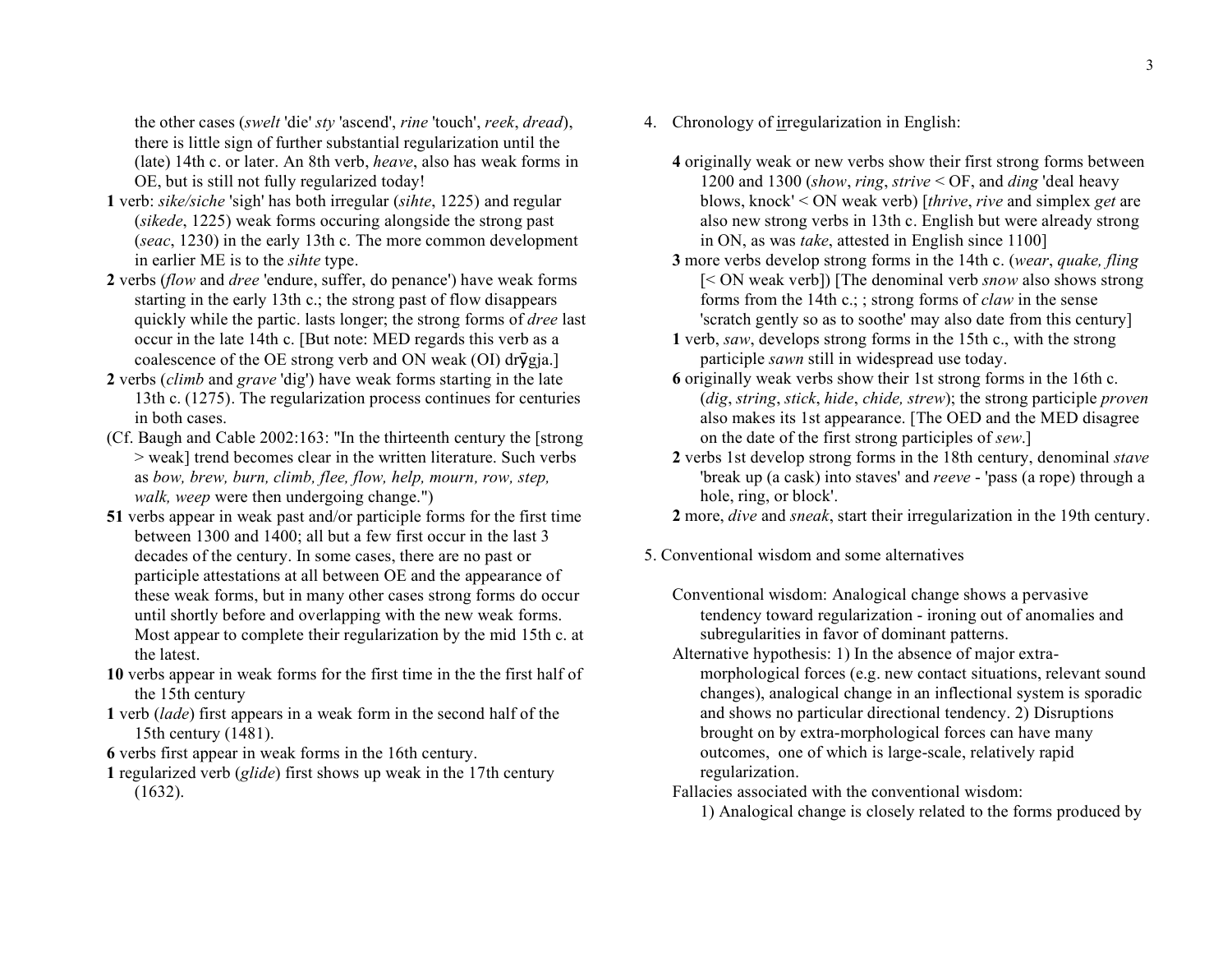children in relatively early stages of acquisition (cf. Bybee and Slobin 1982). 2) Directionality of analogical change is one

(direct/straightforward) manifestation of productivity.

- 6. Proportional and non-proportional analogy in regularization
	- Conventional wisdom: regularization and irregularization are "proportional" analogical processes. They involve creation of new inflected forms based on analogical models to replace the old form when learners fail to acquire the old form (which plays no role in the change).
	- Alternative hypothesis: large-scale regularization, in particular, often involves a crucial non-proportional component: it occurs when the saliency of the difference between the regular and irregular inflected forms is diminished to the point where learners hearing the irregular forms can easily mistake them for regular forms.
- 7. The extra-morphological forces behind the great English verb regularization.

Some preliminary suggestions: As syncope and apocope gradually spread (especially "stylistically" from fast speech to all but the most careful speech), the saliency of the difference between originally bior trisyllabic weak past forms and monosyllabic strong past (singular) forms was dramatically diminished. Frequent simplification of final consonant clusters was surely an additional factor (e.g. *-pt*, *-ðd*), as were coarticulation effects that reduced the perceptual salience of stem-vowel differences (cf. *e-a* variation before *rC*). Mixed forms (e.g. *holped*) occur for a number of verbs in the early stages of regularization (as do present forms with past stem vowels). Learners reanalyzed ("hypercorrectively" in the Ohalian sense) the suffixless past tense forms that they were hearing as having an underlying weak suffix that was deleted in casual speech.

8. Regularization and stem-final consonants:

OE strong verb with stem-final *p*: 25 Number lost: 13 Number now irregular weak: 5 (*weep, sleep, sweep, creep, leap*) Number now regular: 7 Number still strong: 0

OE strong verbs with stem-final *þ/ð*: 10 Number lost: 7 Number now regular: 3 (*writhe, seethe, bequeath*) Number still strong: 0

OE strong verbs with stem-final *lC/rC* (other than *ll*): 30 Number lost: 10 Number now irregular weak (no change): 1 (*burst*) Number now regular: 18 Number still strong: 1 (*hold*)

OE strong verbs with stem-final *NC* (including *nn* and *mm*): 34 Number lost: 13 Number now regular: 1 (*climb*) Number still strong: 20

## References:

- Baugh, Albert C. and Thomas Cable. 2002. A History of the English Language, 5th ed. Upper Saddle River, NJ: Prentice Hall.
- Brunner, Karl. 1962. Die englische Sprache, (Sammlung kurzer Grammatiken germanischer Dialekte B., 6). Tübingen: Niemeyer.

Bybee, Joan L. and Dan I Slobin. 1982. Why Small Children Cannot Change Language on Their Own: Suggestions from the English Past Tense. Papers from the 5th International Conference on Historical Linguistics, ed. by Anders Ahlqvist, 29-37. Amsterdam: Benjamins.

- Campbell, Alistair. 1959. Old English Grammar. Oxford: Oxford University Press.
- Carroll, Ryan, Rangnar Svare and Joseph Salmons. 2008. Not so fast there: Quantifying the evolutionary dynamics of German verbs. ms.